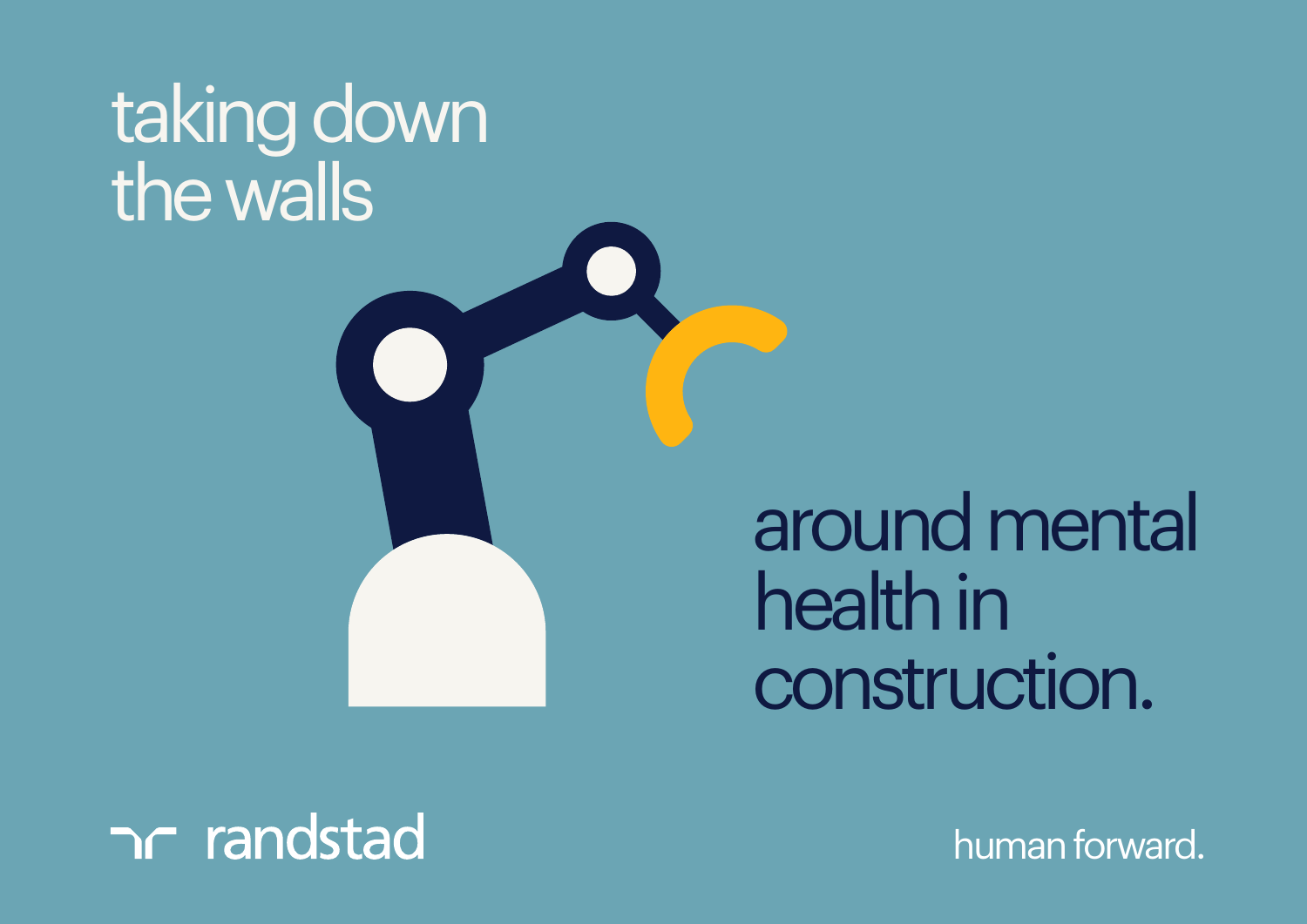It's the concern loitering in the minds of construction workers across the UK, and it's the one we don't like to talk about.

The NHS defines Mental health as a person's emotional, psychological and social wellbeing. It affects how we think, feel and act in all situations. It affect us all. No matter a person's gender, race, wealth, age, sexuality, culture, religion or education, everyone can be affected in their own way.

### of the workforce.

The UK construction industry has made some positive steps to tackling the stigma of talking about this on-site, but we have just scratched the surface of understanding and tackling mental health concerns in our workforce.

Randstad Construction, Property and Engineering has conducted a survey to 3,400 construction workers to discover the hidden voice of our workforce and understand the factors that are affecting the industry.

A fifth of respondents have increased their alcohol and tobacco intake as a stress reliever, increasing the potential for further health risks.

## the hidden voice

Almost three quarters feel that their employers within the construction industry do not recognise early signs of mental health deterioration.

34%

### 23%

#### we discovered

More than a third of construction workers have experienced a mental health condition in the last 12 months.

Just under a quarter of construction workers are considering leaving the industry in the next 12 months.

Almost half of all women responding said that they were dealing with poor mental health conditions right now

### 46%

### 73%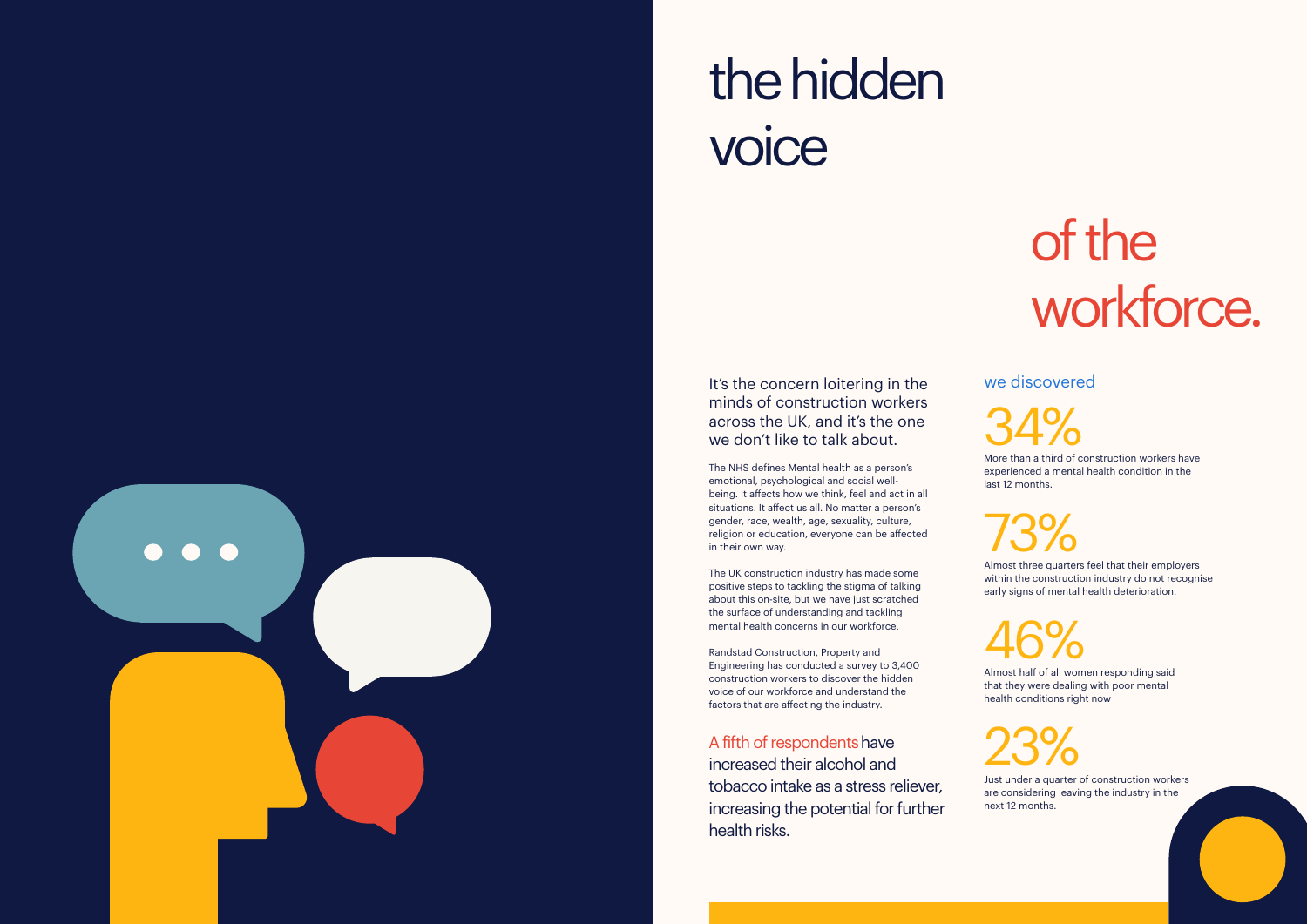## mental health

### impacts organisations.

It is difficult to define mental health in one term or stemming from one cause as it affects every individual differently.

From childhood to adulthood, the causes could differ from biological factors to life experiences such as trauma or abuse.

#### Some of the conditions under the mental health umbrella

- anxiety
- bipolar disorder • borderline personality disorder
- depression
- 
- eating problems such as anorexia or bulimia
- paranoia
- PTSD
- insomnia
- schizophrenia ...to name a few.
- 

#### Some of the side effects of mental health conditions

- eating or sleeping too much or too little
- pulling away from people and usual activities
- having low or no energy
- feeling numb or like nothing matters
- having unexplained aches and pains
- feeling helpless or hopeless
- smoking, drinking, or using drugs more than usual

\*Source: NHS

Due to differing elements of mental health, employers must be vigilant to identify suffering employees. As the UK gains a better understanding of the causes and effects of mental health, employers will be better equipped to spot the signs and act on them.



Just over a third of workers say they have average to poor mental health at the moment.

> It is clear that employers are not doing enough to identify early indications of deteriorating mental health in their workers, or they are not offering extensive support to address the issue. 56%, of the 3,200 workers asked, felt they didn't have enough support structures in place in their working environments.

This is too high for a thriving industry considering the UK average is only 26%. If employers are not able to provide the right level of support, the future does not bode well for future generations, with 43% of 18-25 year olds having experienced mental health conditions in the last 12 months.

Just under a third suffered loss of sleep due to stress at work and almost one in five people would miss a family or social event.

It is well documented that work/life balance is a key factor in job satisfaction and sustaining a balanced workforce. However, with nearly a quarter (20%) of workers increasing their consumption of tobacco and alcohol, the overall health and well-being of our workforce will deteriorate at a much faster pace if the industry does not recognise and action a change?



### One third affected 36%

#### Sleep is suffering

Tackling talking A more concerning discovery is that 46% of workers who took time off for mental illness did not reveal the true reasons to their employer.

This further emphasises the stigma surrounding mental health in construction.

 ⅔ said that they do not feel there are sufficient outlets to discuss mental health conditions.

29%

At a time of unprecedented skills shortages it is more important than ever that the construction industry cultivates a strong and sustainable talent base. Without this, productivity targets will become increasingly hard to hit which could place even more stress upon the workforce of the construction sector. Owen Goodhead, Managing Director, Randstad CPE.

There has been an 8% increase in absences, due to mental health conditions which could be having a negative impact on productivity and efficiency. A further one in six have expressed reduced productivity due to stress. Such a slump in productivity and efficiency has resulted in an estimated 1.7 million days being lost every year. This is equivalent to 7000 full-time workers being absent for an entire year in the construction industry. The total estimated cost of these absences in construction were £400 million.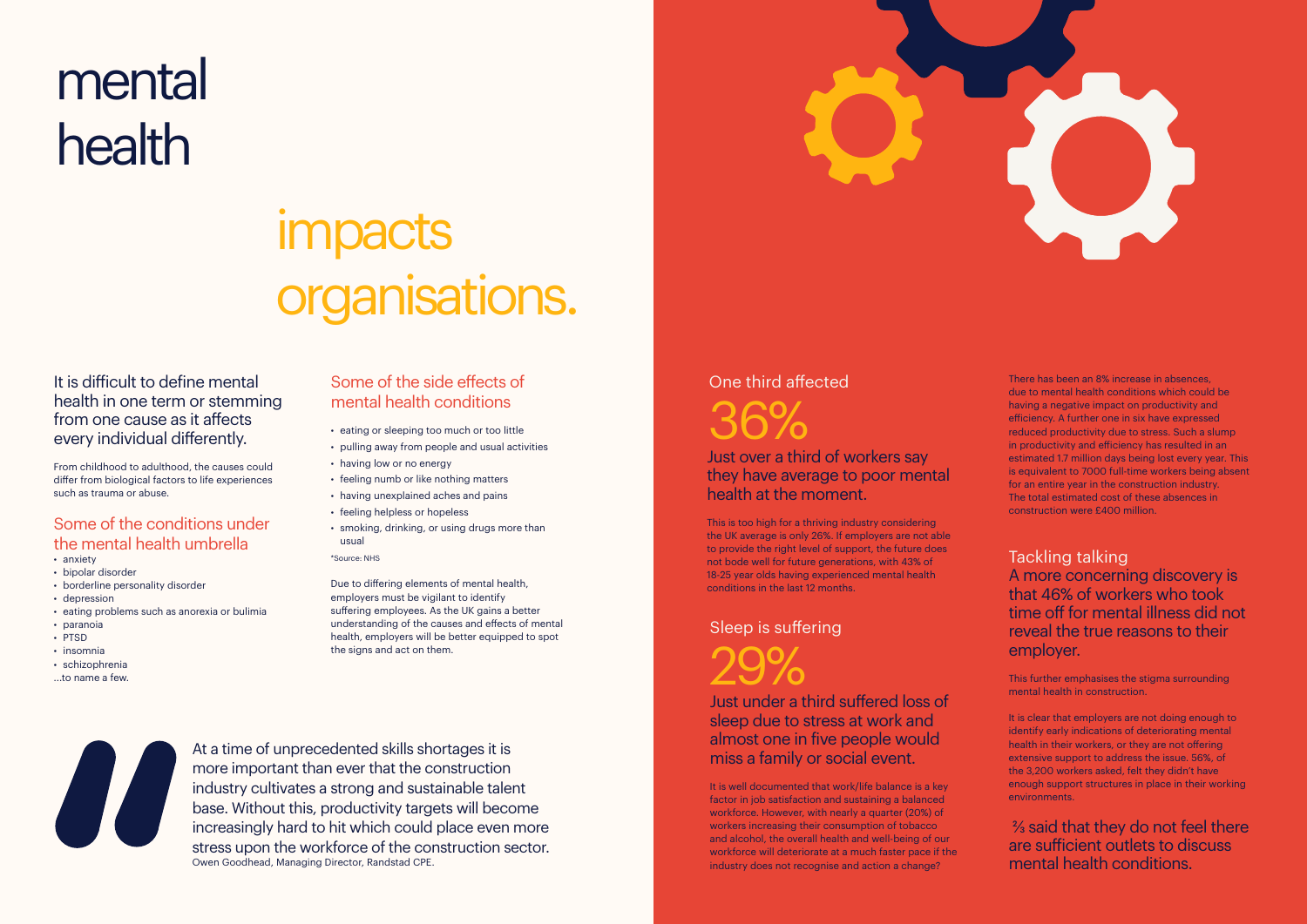## gender differences.

Women make up 20% of the workforce in construction and that number will reach 25% by 2020.

Our research has found that 45% of women in construction had an average to poor mental health state at the moment, compared to 32% of men.

Almost half of the women surveyed reported to have had a mental health condition in the last 12 months and 27% had taken time off as a result; compared to 17% of men.

The effects that mental health cause appear to affect both men and women differently as well.

> ...almost half of the women surveyed reported to have had a mental health condition in the last 12 months.



Our research suggests that women are more acutely affected by mental illness than men, which is compounded with the lower numbers of women in the industry. This could be seen as a significant factor in why it is difficult to attract more women into the industry. Only 16% of senior roles in construction are filled by women - these particular roles are also perceived as the most demanding and stressful which are both factors that can cause stress, and eventually lead to mental health conditions.

Employers will need to be mindful that in order to continue to close the gender gap in construction, more must be done to identify and support those suffering with mental health conditions.

increased absence



**n** women



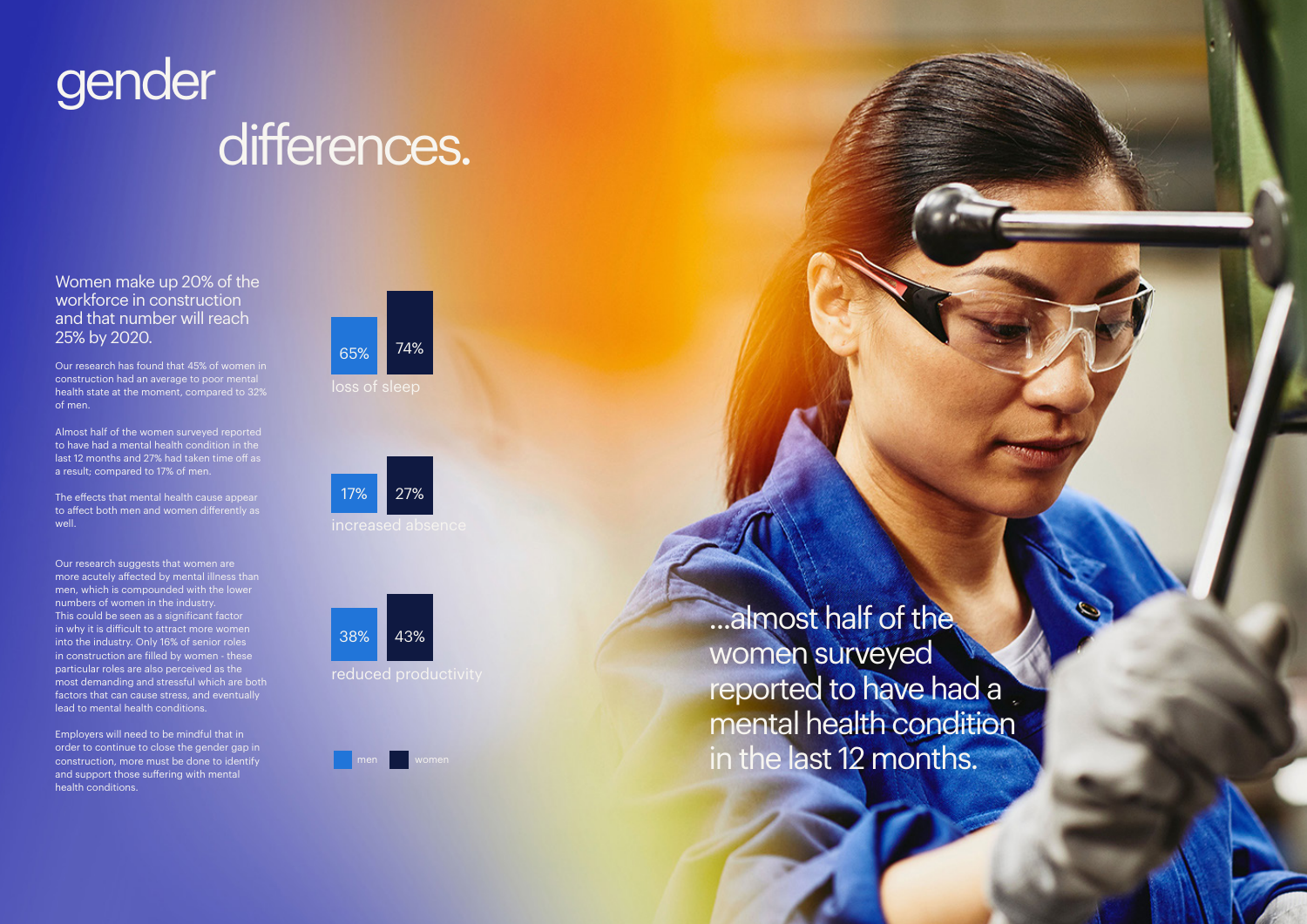

### matters.

As the workforce's age increases, the level of mental health conditions experienced decreases.

% of workers that have experienced a mental health condition in last 12 months

Randstad CPE's Age of Housebuilding report highlighted the skills shortage across the industry and the need for employers to do more to bring in new, skilled workers in order to keep up with the increasing demand for construction projects in the UK.

It is therefore vital for employers to retain their workforce by offering more support structures and removing any barriers that may exist.

 $64\%$  of 18-35 year olds suggested that having a named person on site to offer support would be an ideal solution. By catering to this need, the level of workers affected by mental health conditions could start to reduce, paving the way for the younger generations to enjoy long and successful careers in the industry.

The situation appears to become better as you go up the age groups but that could be down to older workers not wanting to express or act on mental health conditions due to the stigma surrounding it. This is prevalent in our research as only 33% of those 35 and over were happy to speak to their employer about taking time off for mental health compared to 66% of 18-25 year olds. Even though more 18-25 year olds have taken time off work, due to mental illness, than any other age group, the fact they are much more willing to discuss their problems is a huge step forward. However, the structures are not in place to support them when needed.





of those 35 and over were happy to speak to their **33% employer about taking** time off for mental health. Almost half of 46-55 year olds would be open to discussing mental health conditions through an anonymous telephone help-line. Organisations need to look at what support structures are out there and available. Randstad works closely with the Lighthouse Club, supporting construction workers with mental health conditions, providing an outlet to discuss what is going on. By making it OK to talk, and raising awareness, perhaps a higher proportion of the workforce would know where to turn.

Analysing the results further, younger generations are evidently more affected by loss of sleep due to mental health conditions. 54% are increasing their alcohol or tobacco use as a way to deal with stress, compared to 26% of older workers. Self medicating in this way, could lead to further health concerns as a short to medium impact.

The UK has been investing in huge construction projects such as the expansion of Heathrow, HS2, Hinkley point to name a few and all these have increasingly demanding targets to meet. Therefore it is imperative we keep hold of the workforce and continue to bring in more workers. The concerns surrounding mental health are real and the implications to both the mental state of the workforce and the economy are real. Employers need to dispose of the stigma to mental health as a priority and open up the right levels of support for the workforce.

for it. This is the crucial age demographic, as middle management look to push into senior leadership positions. More must be done to support this segment of the workforce.

of 18-25 year olds have 38% of 18-25 year olds had conditions.

only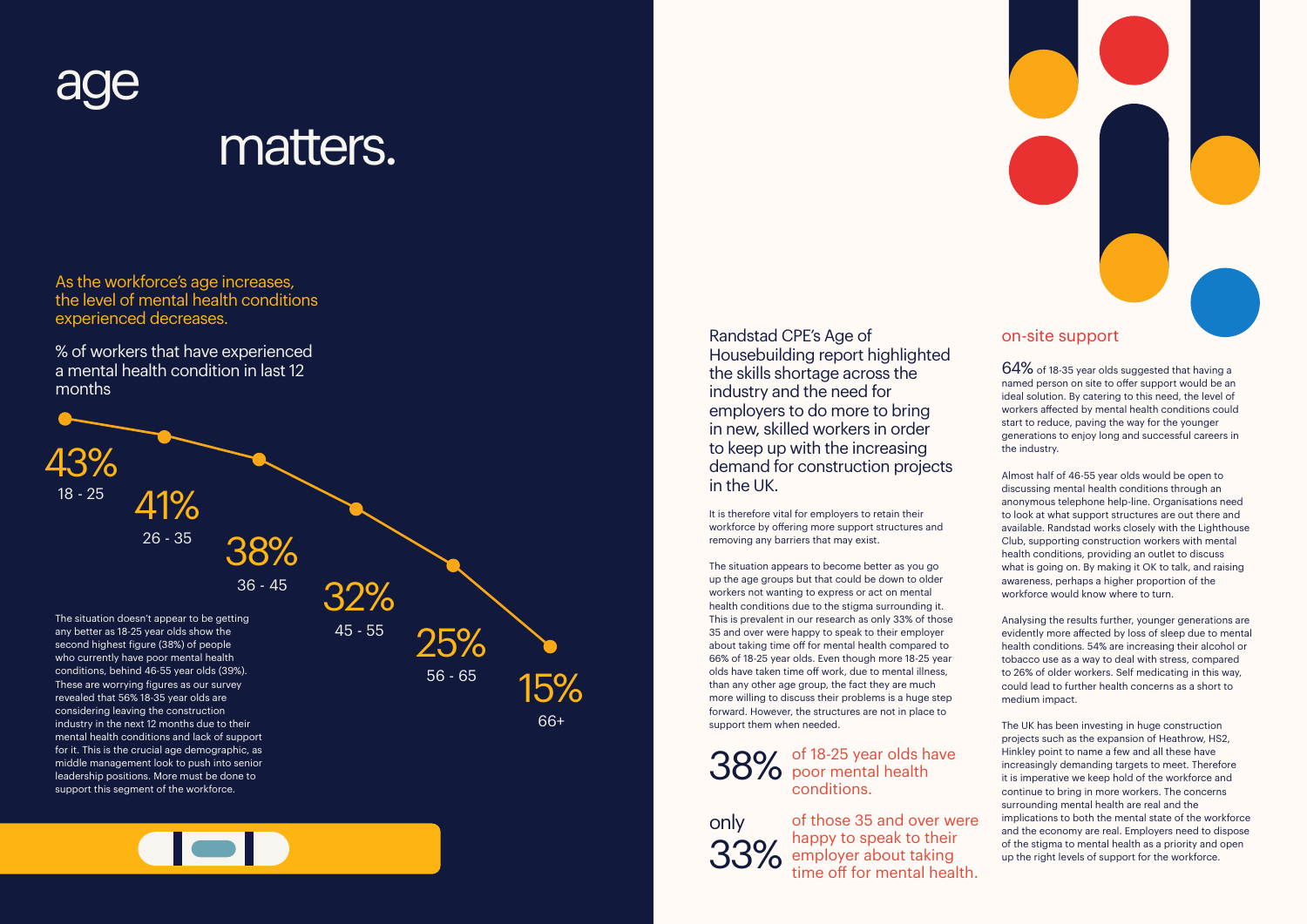### creating

### solutions.

#### Help-line

43% of the workforce named the ideal solution to be setting up an anonymous help-line. By having access to an anonymous outlet to discuss topics such as stress at work, anxiety or other mental health related conditions; workers may feel more comfortable in addressing certain topics. This will help to maintain a healthier. More engaged and productive workforce.

Employers should look at what type of assistance and support programmes they provide their workforce. According to our research, the top three mechanisms are:

#### A friendly face

27% would also like to see a named person on site, someone they could go to and talk to on a daily basis if conditions appear or reappear during the working day. Or, if an employee is suffering at home due to work related stress and is wanting to find other means of relieving their situation.

#### Access to training

24% said they would like in person training. It is important that businesses equip their management teams with the correct resources to manage conditions such as mental health. Understanding their responsibility for the wellbeing of their staff is the initial steps, coupling this with inhouse training will enhance the solution.

At Randstad CPE we are very proud to support the Lighthouse Club Charity. We actively promote their services with our worker community and encourage its use. We ourselves actively provide not only a standard Employee Assistance Programme for our corporate employees but also a financial, mental and physical wellbeing hub, with free risk assessments for our staff. Suzanne Jacks, Senior HR Business Partner, Randstad CPE.

#### It is clear that tailored solutions are needed across the industry.

Something that should be regulated as part of their site safety and support structures, taking into account age and gender of the workforce. Without the right level of support and awareness for mental health and wellbeing, the sustainability of the workforce and attraction for the next wave of new skills could prove difficult.

Construction is a well paid industry, with growth constantly on the incline. We must band together and do all we can to make the industry and all its sectors a viable career choice.







#### Develop a culture.

Address your vision and values; looking after your people is a business priority! You need visible leadership, policies and procedures in place that enable people to feel supported and part of an organisation that cares.

#### Training, education and support.

Organisations could look at resilience training, mindfulness, mental health first aid, access to counselling and employee assistance programmes.

#### Added value activities.

These are tools that reinforce your training and culture, not used instead of. For example, yoga, health checks, free fruit and subsidised gym membership.

"Managers are often found without the training required to help them identify signs of mental health or how to deal with it when they do discover the condition. It is crucial that we, as employers in the construction industry, ensure that managers have the right training and skills to not only identify mental health conditions but to also aid in the solution. It is prevalent that we spend time getting to know our teams and provide them with the time and space to talk through any concerns or challenges they may be having." Jennie Armstrong, Head of Occupational Health and Wellbeing, Tideway

#### Three step strategy